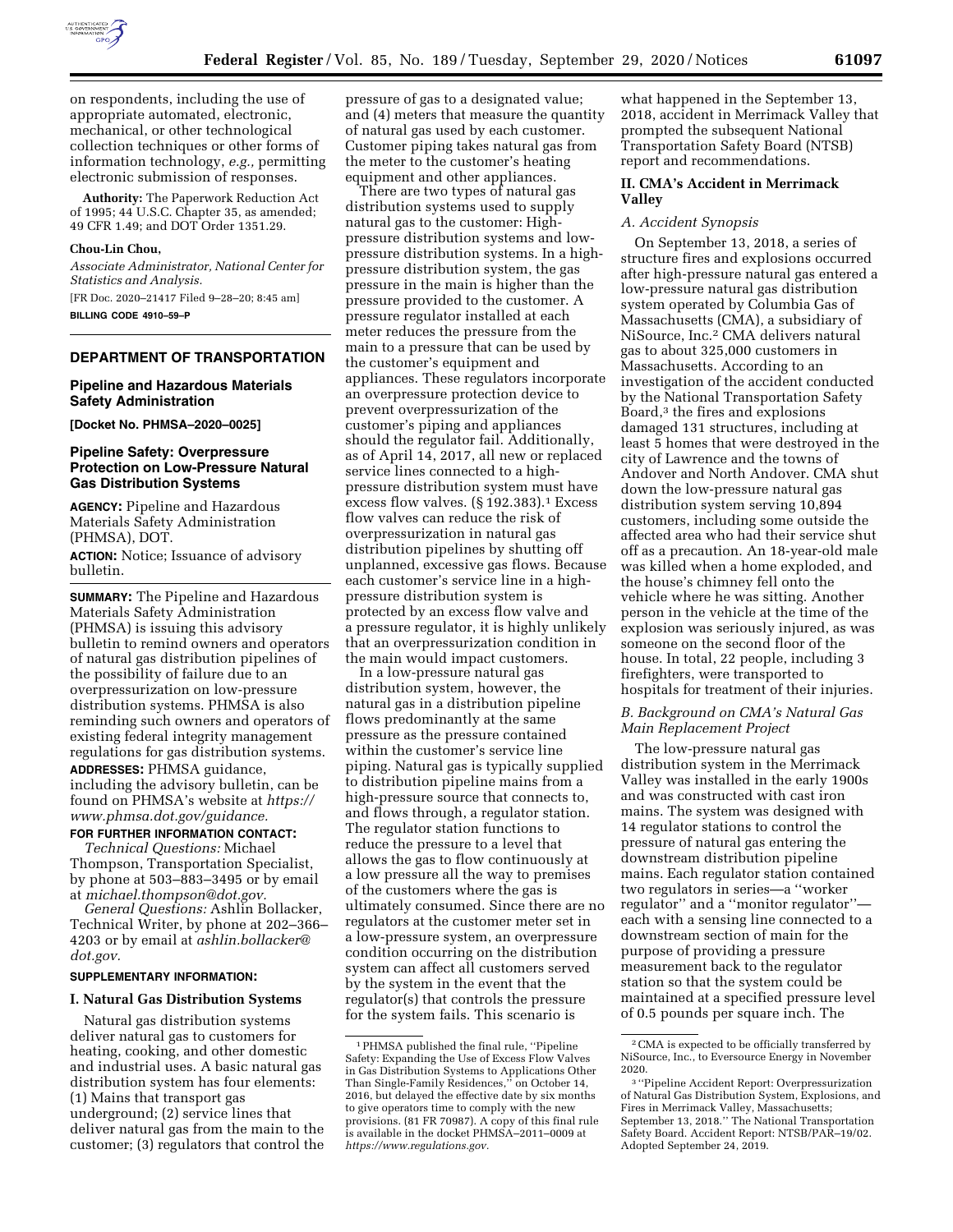''worker'' regulator is the primary regulator that maintains the natural gas pressure, and the ''monitor'' regulator provides a redundant backup to the ''worker'' regulator. Each of the regulator stations reduced the natural gas pressure from about 75 pounds per square inch gauge (psig) to 12 inches of water column (w.c.), or about 0.5 psig, for distribution through the mains and delivery to customers.4

Beginning in 2016, CMA initiated an effort to replace 7,595 feet of lowpressure cast iron and bare steel mains with 4,845 feet of low-pressure and high-pressure polyethylene (plastic) mains. CMA contracted with Feeney Brothers, a pipeline services firm, to complete the replacement project. A work package, which included materials such as isometric drawings and procedural details for disconnecting and connecting pipes, was prepared for each of the planned construction activities. However, no package was prepared for the relocation of the Winthrop Avenue sensing lines serving the Winthrop Avenue regulator station.

The first stage of the project involved the installation of the plastic main, which was completed in late 2016. The regulator sensing lines at the Winthrop Avenue regulator station remained attached to the cast iron main that would ultimately be decommissioned.

CMA connected the plastic pipe to the distribution system, which allowed it to be monitored for pressure changes. The second stage of the project began in 2018 and involved the installation of tie-ins to the new plastic main, after which the legacy cast iron mains would be decommissioned and abandoned in their existing location. On the day of the accident, the sensing lines were still connected to the abandoned cast iron main.

At the Winthrop Avenue regulator station, about 0.5 mile south of the work area, the sensing lines connected to the abandoned cast iron mains continued providing data input to the two pressure regulators used to control the system pressure.5 Once the contractor crew isolated the cast iron main, the natural gas pressure began to drop in the cast iron main and the sensing lines continued to provide those readings to the regulator station. As the pressure dropped, the pressure regulators responded by opening further to inject more gas to into the downstream system to the newly installed plastic system.

Because there were no sensing lines connecting the regulator station to the newly installed plastic mains, the legacy sensing lines continued to provide "zero" pressure readings to Winthrop Avenue regulators, thereby causing them to fully open and provide a continuous flow of gas into the new low-pressure plastic system, resulting in an extreme overpressurization of the distribution system. This immediately resulted in multiple fires, explosions, and injuries.

*C. National Transportation Safety Board (NTSB) Accident Investigation and Recommendations* 

Since the accident, the National Transportation Safety Board (NTSB) issued several safety recommendations. On November 14, 2018, NTSB recommended that the operator, NiSource Inc.:

• Revise the engineering plan and constructability review process across all of its subsidiaries to ensure that all applicable departments review construction documents for accuracy, completeness, and correctness, and that the documents or plans be sealed by a professional engineer prior to commencing work (P–18–6);

• Review and ensure that all records and documentation of its natural gas systems are traceable, reliable, and complete (P–18–7);

• Apply management of change process to all changes to adequately identify system threats that could result in a common mode failure (P–18–8); and

• Develop and implement control procedures during modifications to gas mains to mitigate the risks identified during management of change operations. Gas main pressures should be continually monitored during these modifications and assets should be placed at critical locations to immediately shut down the system if abnormal operations are detected (P– 18–9).

In response, NiSource Inc. has taken actions that satisfied the NTSB's recommendations, which are now classified as ''Closed.''

On September 24, 2019, the National Transportation Safety Board (NTSB) issued its accident report and identified the probable cause of, and contributing factors to, CMA's accident in Merrimack Valley. NTSB found that the probable cause of the accident was CMA's weak engineering management that failed to adequately plan, review, sequence, and oversee the construction project that abandoned the cast iron main without first relocating the regulator sensing lines to the new plastic main. NTSB also

found that a contributing cause of the accident was a low-pressure natural gas distribution system that was designed and operated without adequate overpressure protection. As a result of its investigation, NTSB made several recommendations to NiSource, Inc., the Commonwealth of Massachusetts and several other States, and PHMSA. NTSB made two recommendations to PHMSA. The first (P–19–14) called for PHMSA to ''revise Title 49 *Code of Federal Regulations* Part 192 to require overpressure protection for low-pressure natural gas distribution systems that cannot be defeated by a single operator error or equipment failure.'' Having investigated multiple overpressurization accidents over the past 50 years, NTSB concluded that low-pressure natural gas distribution systems that use only sensing lines and regulators to detect and prevent overpressurization are not optimal to prevent overpressurization accidents.

NTSB's second recommendation (P– 19–15) called for PHMSA to ''issue an alert to all low-pressure natural gas distribution system operators of the possibility of a failure of overpressure protection, and the alert should recommend that operators use a failure modes and effects analysis (FMEA) or equivalent structured and systematic method to identify potential failures and take action to mitigate those identified failures.'' NTSB found that CMA's constructability review 6 process was not sufficiently robust to detect the omission of a work order to relocate the sensing lines; and that CMA's engineering risk management processes were deficient. NTSB explained that for regulator sensing lines, CMA only considered excavation damage as a risk to be mitigated. NTSB concluded that a comprehensive and formal risk assessment, such as FMEA, would have identified the human error that caused the redundant regulators to open and over pressurize the low-pressure system.

In response to NTSB's recommendation P–19–15, PHMSA is issuing this advisory bulletin to remind owners and operators of low-pressure natural gas distribution systems of the possibility of a failure of overpressure protection devices. Currently, there are Federal regulations in place that specify several minimum safety standards requiring operators to account for the possibility of overpressure events in the

<sup>4</sup> In the pipeline industry, it is customary to measure anything less than 1 psig in inches of water column. A measurement of 1 inch w.c. equals 0.0361 psig.

<sup>5</sup>*Sensing lines* are also called *control lines* or *static lines.* 

<sup>6</sup> ''Constructability reviews'' are a recognized and generally accepted good engineering practice commonly used for the execution of professional design services and are intended to provide an independent and structured review of construction plans and specifications to ensure there are no conflicts, errors, or omissions.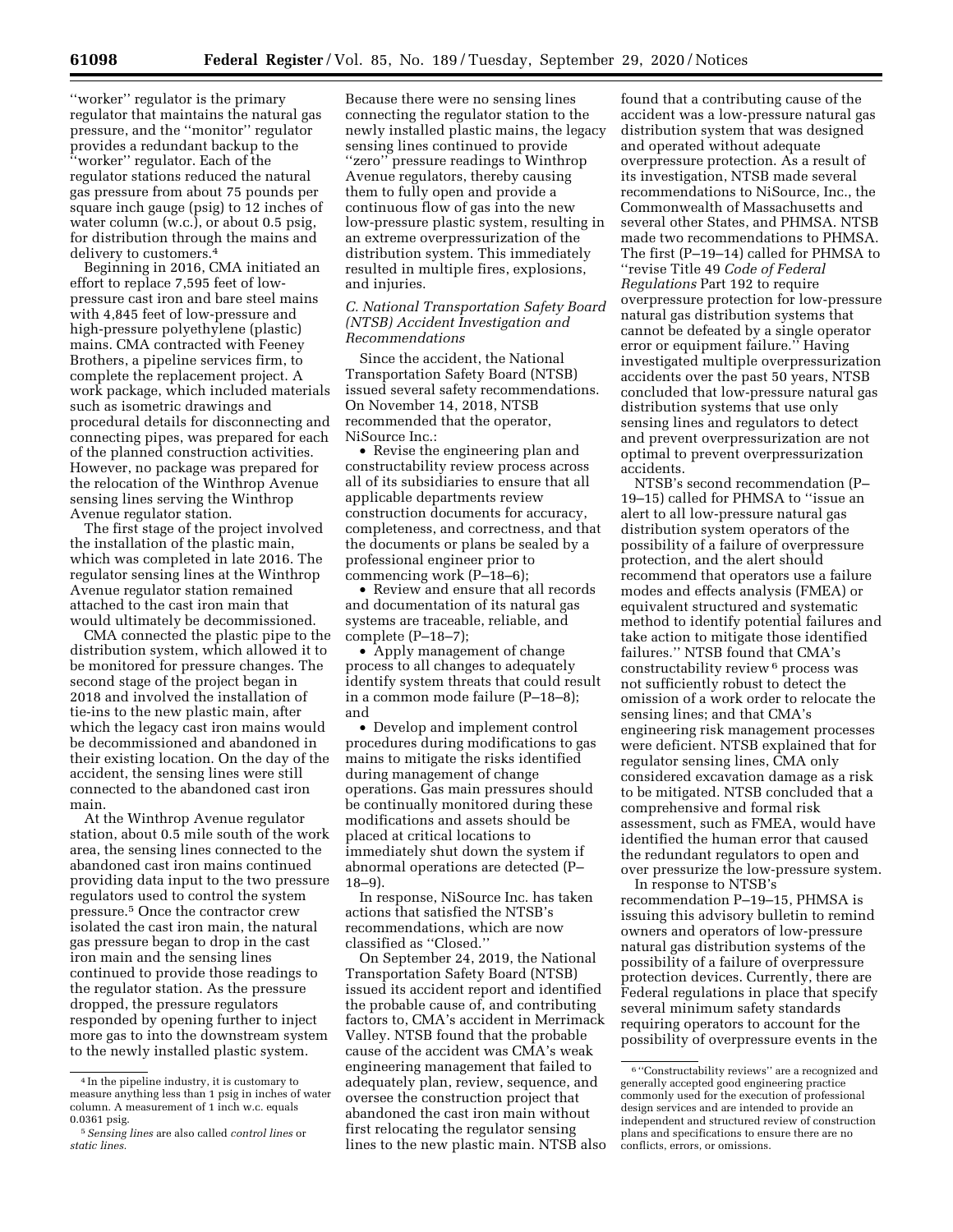design and operation of their systems. Specifically, the Distribution Integrity Management Program (DIMP) regulations at 49 CFR 192.1005 require operators of natural gas distribution systems to develop and implement an integrity management program for pipelines they own, operate, or maintain. Under DIMP, operators must identify existing and potential threats to the integrity of their systems, and to rank the risks so that known issues can be evaluated by the risks they pose. PHMSA agrees with the NTSB that lowpressure distribution system operators need to be reminded of their obligation to identify all threats to their systems and take mitigative measures in accordance with the risks to their systems. The diversity of designs and operating conditions of those systems mean that the risks associated with overpressure conditions may be best managed by a combination of design elements and engineering practices tailored to the unique attributes and conditions of their specific systems that pipeline operators are best positioned to identify and implement. Therefore, PHMSA is reminding operators of lowpressure distribution systems of their existing obligations under the DIMP regulations to consider and implement such tailored approaches to mitigate or eliminate the risk of an overpressurization event.

## *D. Distribution Integrity Management Program Regulatory Provisions*

PHMSA first adopted integrity management regulations for hazardous liquid pipelines in 2000, then for gas transmission pipelines in 2003. Subsequently, the Pipeline Integrity, Protection, Enforcement, and Safety Act of 2006 (PIPES Act of 2006; Pub. L. 109– 468) mandated that PHMSA prescribe minimum safety standards to extend integrity management to gas distribution pipeline systems. The 2006 legislation directed PHMSA to require operators of distribution pipelines to identify and assess risks on their distribution lines, to remediate conditions that present a potential threat to pipeline integrity, and to monitor program effectiveness. In response to that mandate, PHMSA implemented new requirements in 49 CFR part 192, subpart P, that rely on operator-specific programs to improve the overall integrity of pipeline systems and reduce risk (74 FR 63905; December 4, 2009). PHMSA concluded that this performance-based approach was a more effective method for improving pipeline system safety—given the diversity of distribution systems and the particular threats to which different systems may each be exposed—than

imposing a ''one-size-fits-all'' prescriptive requirement.

The DIMP regulations require operators of natural gas distribution systems to develop, write, and implement an integrity management program for pipelines they own, operate, or maintain. An integrity management plan is a written set of policies and procedures that each operator must develop and implement to ensure compliance. Pursuant to § 192.1007,7 an integrity management plan must include procedures for implementing the following elements:

• Periodically assess and improve the integrity management program; and

• Report performance results to PHMSA and, where applicable, also to state public utility commissions.

a. *Knowledge (192.1007(a)).* This section requires an operator to develop an understanding of its distribution pipeline. An operator must identify the characteristics of its pipeline's design and operations, and of the environment in which it operates, which are necessary to assess applicable threats and risks. This must include considering information gained from past design, operations, and maintenance. This section further requires that operators develop their understanding from reasonably available information. Operators have considerable knowledge of their pipeline to support routine operations and maintenance, but this information may be distributed throughout the company, in possession of groups responsible for individual functions. Operators must assemble this information to the extent necessary to support the development and implementation of their IM program.

PHMSA recognizes that there may be gaps in the knowledge an operator possesses when it develops its initial IM plan. Operators must identify these gaps and the additional information needed to improve their understanding. Operators are required to provide a plan for gaining that information over time through the normal activities of operating and maintaining pipeline systems (*e.g.,* collecting information about underlying components when portions of the pipeline must be excavated for other reasons). Operators must also develop a process by which the program will be periodically reviewed and refined, as needed.

b. *Identify threats ((§ 192.1007(b)).*  Identification of the threats that affect, or could potentially affect, a distribution pipeline remains critical to ensuring integrity. Knowledge of applicable threats allows operators to evaluate the safety risks they pose and to rank those risks, allowing safety resources to be applied where they will be most effective. This section requires that operators consider the general categories of threats that must be reported on annual reports. Operators are required to consider reasonably available information to identify threats that affect their pipeline or that could potentially affect it (*e.g.,* landslides in a hilly area with loose soils even if no landslide has been experienced). The section specifies that operators should minimally consider data sources resulting from normal operation and maintenance in evaluating threats.

c. *Evaluate and rank risk (192.1007(c)).* This section requires that an operator evaluate the identified threats to determine their relative importance and rank the risks associated with its pipeline. Operators must consider the likelihood of threats and the consequences of a failure that might result from each threat. Consideration of consequences is important to help ensure that risks are properly ranked. A potential accident of relatively low probability but that would produce significant consequences should be considered to be of higher risk than an accident with somewhat greater likelihood, but one that is not expected to produce major consequences.

d. *Identify and implement measures to address risks (§ 192.1007(d)).* This section requires operators to determine and implement measures designed to reduce the risk of failure of gas distribution pipeline systems.

e. *Measure performance, monitor results, and evaluate effectiveness (§ 192.1007(e)).* This section requires operators to develop performance measures, including some that are specified for use by all operators. Measuring performance periodically enables operators to determine whether actions being taken to address threats are effective, or whether different or additional actions are needed. An operator must also periodically reevaluate the threats and risks to its gas distribution pipeline.

f. *Periodic evaluation and improvement (§ 192.1007(f)).* This section requires operators to re-evaluate risks across the entire pipeline system periodically and to consider the relevance of threats in one specific location as compared to other locations.

<sup>7</sup> ''Pipeline Safety: Integrity Management Program for Gas Distribution Pipelines.'' Final Rule. (74 FR 63905; Dec. 4, 2009). *[https://](https://www.federalregister.gov/documents/2009/12/04/E9-28467/pipeline-safety-integrity-management-program-for-gas-distribution-pipelines#h-22) [www.federalregister.gov/documents/2009/12/04/E9-](https://www.federalregister.gov/documents/2009/12/04/E9-28467/pipeline-safety-integrity-management-program-for-gas-distribution-pipelines#h-22)* 

*[<sup>28467/</sup>pipeline-safety-integrity-management](https://www.federalregister.gov/documents/2009/12/04/E9-28467/pipeline-safety-integrity-management-program-for-gas-distribution-pipelines#h-22)[program-for-gas-distribution-pipelines#h-22](https://www.federalregister.gov/documents/2009/12/04/E9-28467/pipeline-safety-integrity-management-program-for-gas-distribution-pipelines#h-22)*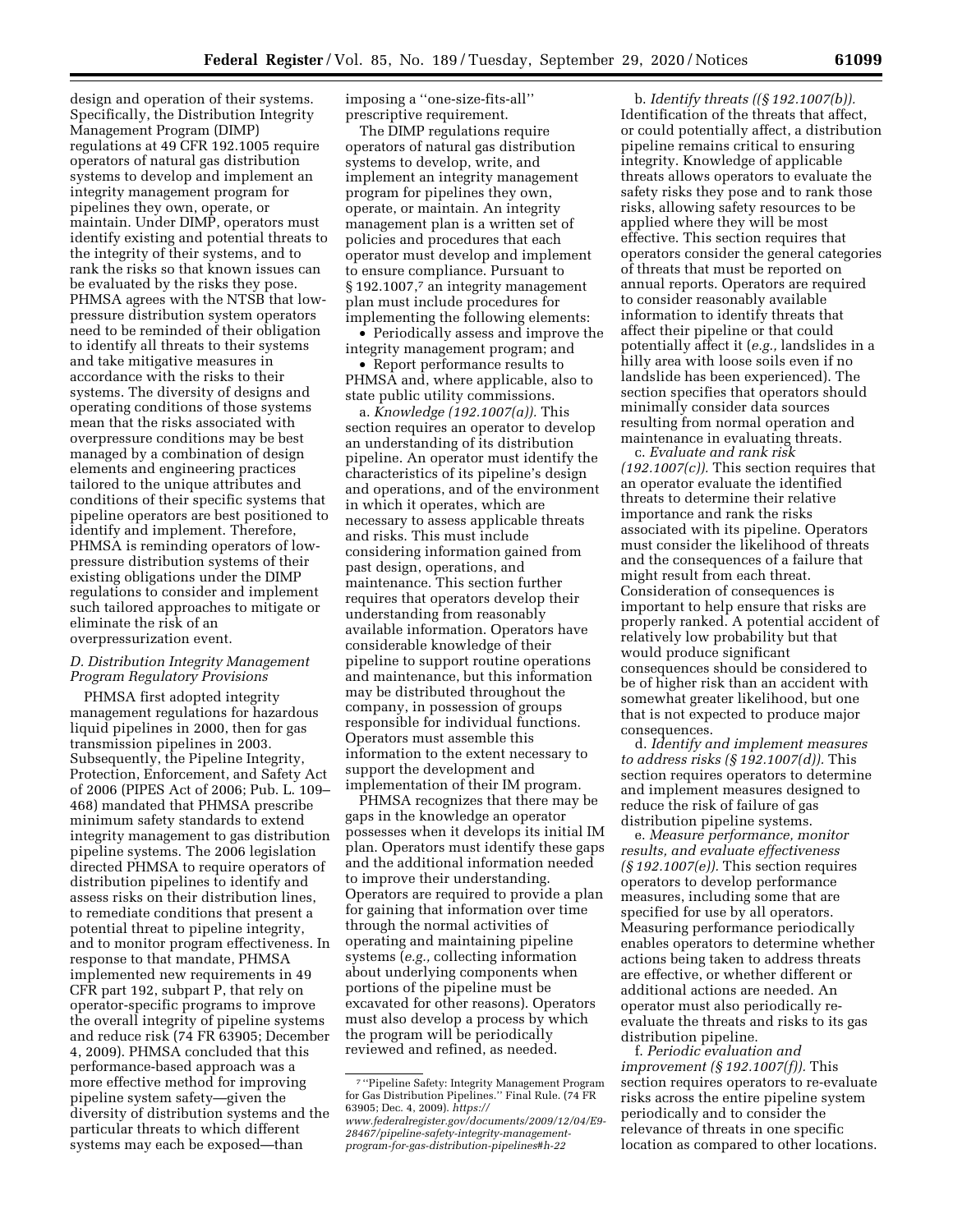Operators must consider the results of their performance monitoring in these evaluations, which must be performed at least once every five years. An operator must determine an appropriate period for conducting a complete program evaluation based on the complexity of its system. An operator should conduct a program evaluation any time there are changes in factors that would increase the risk associated with a failure.

While DIMP regulations have been in place since 2009, some operators may not be sufficiently aware of their pipeline attributes, nor adequately or consistently assessing threats as part of their DIMP programs. Early in the investigation, NTSB determined that several of NiSource's engineering processes were deficient. For example, the NTSB found that CMA's inadequate planning, documentation, and recordkeeping processes led to the omission of the relocation of sensing lines during a construction project. Further, NTSB found that CMA's constructability review process was not sufficiently robust to detect the omission of a work order to relocate sensing lines. It was the abandonment of the cast iron main without first relocating the sensing lines that led directly to the accident. Thus, it is necessary to identify and evaluate the physical and operational characteristics of each pipeline system to evaluate risks adequately. It is also important that an operator focus its DIMP on identifying the conditions that can cause failures and address them before a failure occurs. Therefore, PHMSA is reminding owners and operators of their continuing obligation to comply with DIMP regulations and is alerting operators that PHMSA considers the possibility of an overpressure protection failure to be a high-risk threat. PHMSA reminds operators of low-pressure systems that they must consider reasonably available information about possible threats to their gas distribution system, including such sources as the NTSB report, industry publications, and this advisory bulletin.

As part of the DIMP plans, PHMSA recommends that operators enhance their processes and procedures by including a failure modes and effects analysis, or equivalent structured and systematic method of risk analysis. Including a failure mode and effect analysis or equivalent methodology can help identify and mitigate the possibility of an overpressure failure event. PHMSA also urges operators to develop and implement procedures for construction-related work that are specific to low-pressure distribution

systems, such as repairs, uprates in pressure, or replacement of pipeline or pressure regulation facilities.

#### **II. Advisory Bulletin (ADB–2020–02)**

*To:* Owners and Operators of Natural Gas Distribution Systems

*Subject:* Overpressure Protection on Low-pressure Natural Gas Distribution Systems.

*Advisory:* PHMSA is reminding all owners and operators of low-pressure natural gas distribution systems of the risk of failure of overpressure protection systems. This advisory bulletin is intended to clarify for the public existing pipeline safety standards and highlight the importance of evaluating and implementing overpressure protection design elements and operational practices within their compliance programs. The contents of this advisory bulletin do not have the force and effect of law. They are not meant to bind the public in any way, even as pipeline owners and operators must comply with the underlying safety standards.

PHMSA encourages operators to review the NTSB's Pipeline Accident Report concerning Columbia Gas of Massachusetts' (CMA) overpressurization event in the Merrimack Valley on September 13, 2018. It may be instructive regarding a host of potential safety problems that operators of low-pressure natural gas distribution systems may need to address. A copy of NTSB's accident report is contained within Docket No. PHMSA–2020–0025 for this advisory bulletin.

PHMSA also reminds pipeline operators of their obligations to comply with the gas DIMP regulations at 49 CFR part 192, subpart P. Under DIMP, gas distribution operators must have knowledge of their pipeline systems; identify threats to their systems; evaluate and rank risks; and identify, evaluate, and implement measures to address those risks. CMA's accident in Massachusetts highlights the need for operators of low-pressure systems to review thoroughly their current DIMP for the threat of overpressurization and to make any necessary changes or modifications to become fully compliant with the Federal Pipeline Safety Regulations (§ 192.1007(f)).

#### *Written Procedures (§ 192.1005)*

Developing and implementing comprehensive written procedures with sufficient specificity is one of the most effective ways to prevent overpressurization of a low-pressure gas system. Therefore, PHMSA reminds operators of low-pressure systems to

review their written integrity management plans to help ensure that they comply with § 192.1005 and to ensure that they specifically address the risk of an overpressurization event. PHMSA further recommends, in addition to having procedures for operations, maintenance, and emergencies (§ 192.605), that operators develop written procedures for all activities involving new construction or pipe replacement projects for lowpressure distribution systems. PHMSA recommends that these procedures account for the additional precautions needed to protect those systems from an overpressurization event. These procedures should include:

• Clear roles and responsibilities across all departments involved in the planning and execution of construction or pipe replacement projects;

• Description and delineated scope of work to be conducted, with a materials list, necessary schematics, and maps of the location of the work;

• Requirements to review and ensure that all records and documentation of the affected gas system(s) are traceable, reliable, and complete;

• The sequential process of how the work is to be carried out and who or what group is responsible for each step;

• Application of a ''management of change'' process to identify all changes that could threaten system integrity, particularly where there is a risk emanating from a common mode of failure, including a list of individuals and groups necessary for review along with their comment and approval before work commences; and

• Implement a review process sufficiently robust to detect the omission of critical process and procedural steps that could prevent possible overpressurization events.

## *Knowledge of Distribution System (§ 192.1007(a))*

PHMSA reminds operators that they are required to develop procedures in their DIMP that demonstrate an understanding of their gas distribution systems (§ 192.1007(a)). An operator must identify the characteristics of its pipeline design and operations, and of the environment in which it operates, in the process of assessing applicable threats and risks. Section 192.1007(a) requires that operators develop their understanding from reasonably available information. This must include information gained from past design, operations, and maintenance. If an operator acquires a pipeline and the historical records were not obtained or are not reasonably available, the records do not need to be re-created. However,